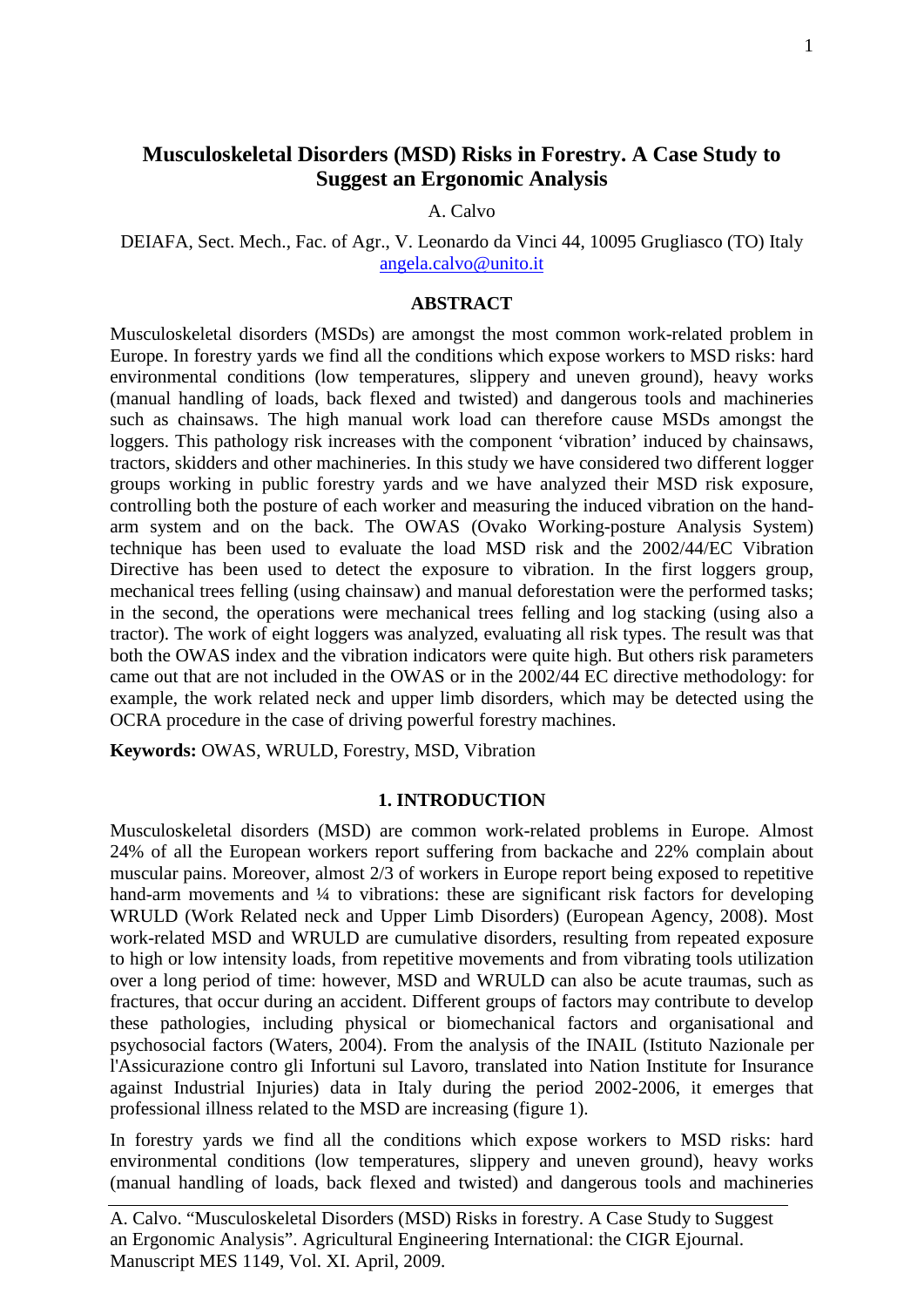

such as chainsaws. The high manual work load can therefore cause MSDs amongst the loggers (Ashby *et al.*, 2001).

Figure 1. Professional MSD related illness reported in Italy in the period 2002-2006 (INAIL data).

Arthrosis Peripheral

neuropathies

 $\Box$  2004 2005 ■2006

Tendonitis Invertebral disks

pathology

This pathology risk increases with the component 'vibration' induced by chainsaws, tractors, skidders, harvester and other machineries (Bovenzi, 2003). In fact, both the WBV (Whole Body Vibration) and the HAV (Hand Arm Vibration) have been detected as important risk factors which may cause MSDs and they must be strictly controlled. Engineering solutions to reduce WBV and HAV levels experienced by agricultural vehicle operators are commonplace, historically in the guise of spring suspension seats and handlebars, but more recently in the form of cab and/or axle suspension systems for larger machines only.

Also upper limb movements need attention among forest machines operators and a good analysis method of the problem if offered by the odd ratio. The odds ratio is one of a range of statistics used to assess the risk of a particular outcome (or disease) if a certain factor (or exposure) is present. The odds ratio is a relative measure of risk, telling how much more likely it is that someone who is exposed to the factor under study will develop the outcome as compared to someone who is not exposed. This is estimated by the ratio of the number of times that the event of interest occurs to the number of times that it does not. An odds ratio greater than one implies that the event is more likely in the first group. Among 215 forest machines operators the observed odds ratios for neck and shoulder symptoms were between 2.3 and 4.

Moreover, a study conducted over 909 forest workers showed that 16% had some kind of diagnoses in the locomotor system (Lewark, 2005). The same study shows that musculoskeletal disorders in loggers tend to cause longer sick leaves than accidents.

How to detect the risk to develop these pathologies?

 $\Omega$ 

50

100

Concerning MSD disorders, many methods have been developed, referring to different work condition: for repetitive static works the NIOSH system has been improved, while in dynamic conditions OWAS, PATH and OSHA may be used.

For WRULD analysis, OCRA, Strain Index and HAL-ACGIH/TLV are the most common systems. Among these, the OCRA method may be successfully used in forestry. The OCRA (OCcupational Repetitive Action) (Colombini, 1998) method is particularly indicated for

A. Calvo. "Musculoskeletal Disorders (MSD) Risks in forestry. A Case Study to Suggest an Ergonomic Analysis". Agricultural Engineering International: the CIGR Ejournal. Manuscript MES 1149, Vol. XI. April, 2009.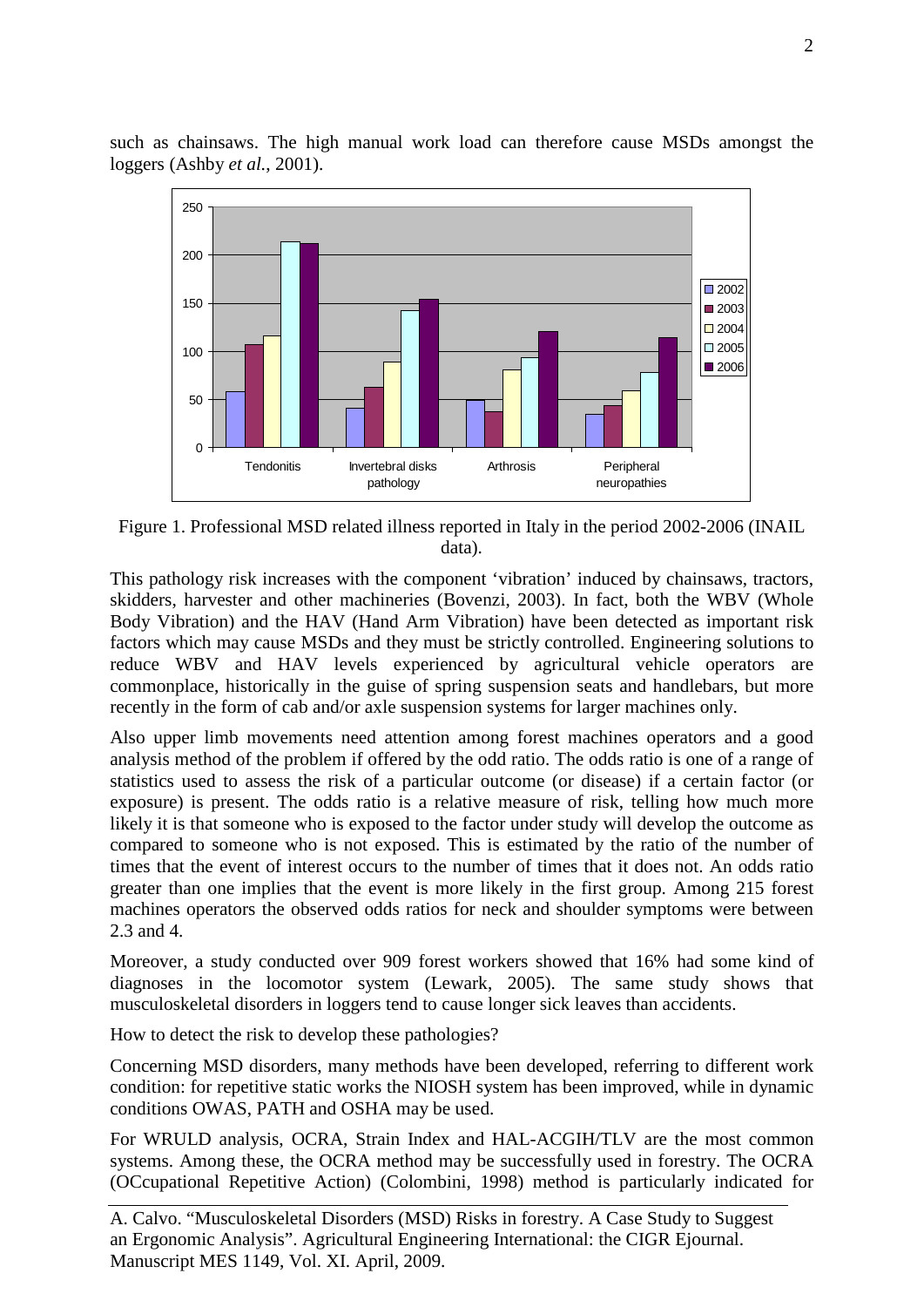exposure analysis to tasks concerning various upper limbs risk factors (load, awkward postures, repetitiveness, lack of recovery periods). The method has been applied in different working sectors that involve repetitive movements and/or efforts of the upper limbs. It consists in a index (Occhipinti, 1998) calculated as the ratio between the actually technical actions carried out in the work as repetitive tasks and the number of technical actions recommended (OCRA index). Higher is the OCRA index, more severe is the risk to develop MSDs.

The vibration doses to the body and to the hand-arm system may finally be detected. The European Union Physical Agents (Vibration), Directive 2002/44/EC, specifies both practical limits for daily personal vibration exposure, and (lower) levels above which employers should take steps to reduce exposure. In the Directive the HAV and the WBV are defined. The handarm vibration is the mechanical vibration that, when transmitted to the human hand-arm system, entails risks to the health and safety of workers, in particular vascular, bone or joint, neurological or muscular disorders. The whole-body vibration is the mechanical vibration that, when transmitted to the whole body, entails risks to the health and safety of workers, in particular lower-back morbidity and trauma of the spine. In the Directive exposure limit values and action values are established and standardized to an eight hour reference period.

For hand-arm vibration, the daily exposure limit value (ELV) is 5 m/s<sup>2</sup>, while the daily exposure action value (EAV) 2,5 m/s<sup>2</sup>. For whole-body vibration, the daily exposure limit value (ELV) 1,15 m/s<sup>2</sup> and the daily exposure action value (EAV) is 0,5 m/s<sup>2</sup>.

## **2. MATERIALS AND METHODS**

To evaluate the risk of MSD in forestry, this study is based both on OWAS posture work analysis and on hand arm plus whole body vibration exposure regarding two different logger groups in forestry yards of the Valle d'Aosta Region (managed by the Regional Department of Agriculture and Forestry) in the north-west part of Italy at 1500 meters over the sea level, in a very sloped mountain area.

In the first yard, mechanical trees and branches cut other than manual log extraction have been analysed, while in the second skidding and log stacking have been considered. While the cutting phase has always been performed with the use of the chainsaw, the manual extraction has been done with a short-handled timber hoe, while the log stacking has been executed by a couple of loggers manually lifting the logs on a pile after the logs have been moved near by a tractor. After the cut of tree and branches, the logs were manually pushed down to reach the nearest street border. All the logs were measured and, according to the volume, their mass was calculated, using the volume relative mass for each tree type. Then the static and dynamic weights were calculated, referring to each operation phase.

The work team consisted of eight loggers and five of them were considered in this study, aged between 40 and 50 years. Only one of them used the chainsaw, another one was the tractor driver, and the others performed only the manual log movements. In order to comply with the safety guidelines of the last years (European Agency, 2005), in addition to the work posture analysis for each working activity, the vibration risks have been examined.

## **2.1 Posture Analysis**

During the trees and branches cut phase, the operator used a 6 kg chainsaw. For limbing and bucking the hoe (1.8 kg) has also been used, other then the bush knife and the peavey (1.5 kg). For the manual log extraction, the four operators used the hoe to move the logs (without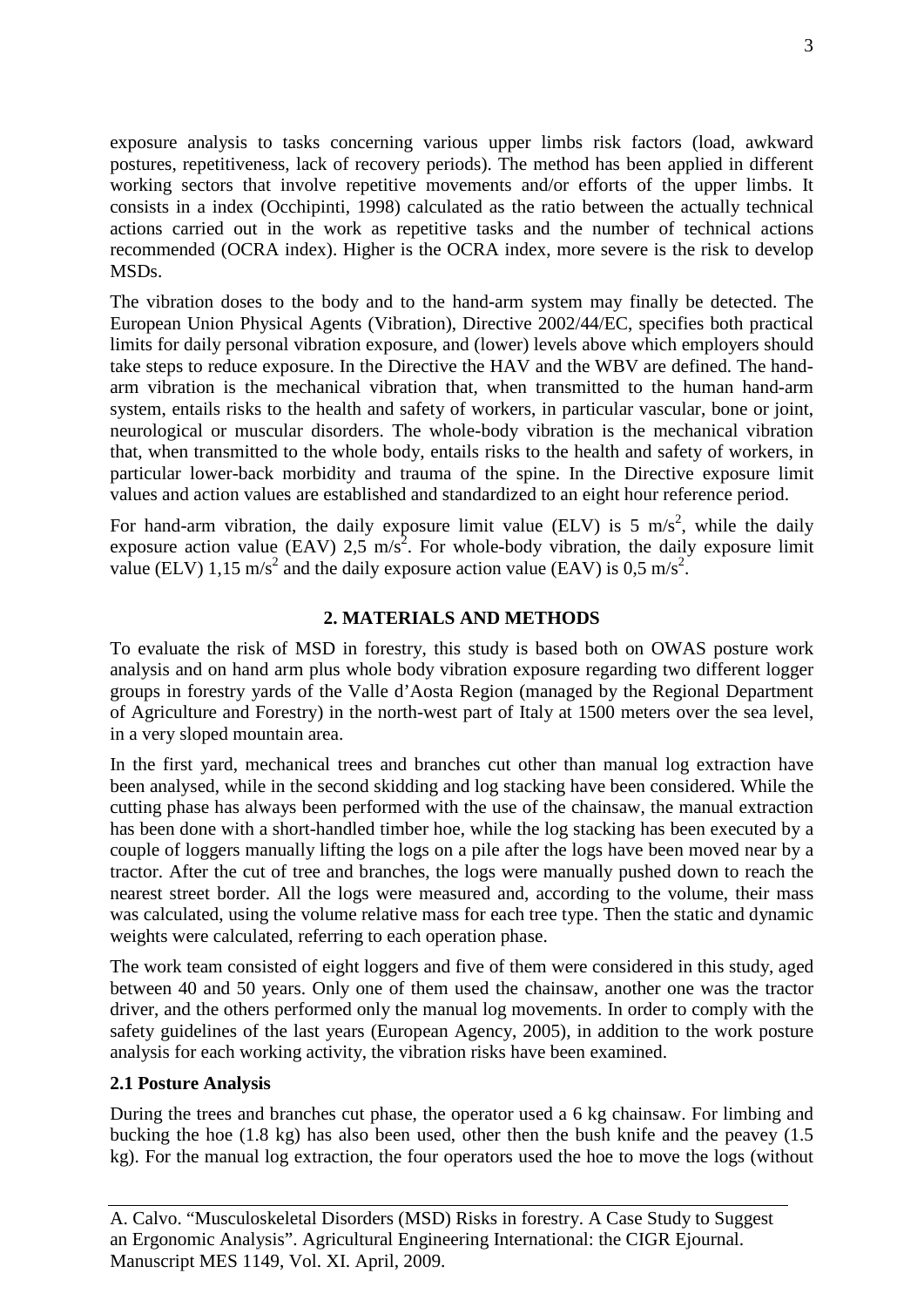branches and with bark) and let them to glide in natural ground dells to the collecting point. The log length was between 3 and 7 meters and the diameter between 10 and 30 cm.

Three operators were present at the skidding operation and one of them was the tractor driver. The operators moved the logs with the hoe on the street and attached them with chains to the pulley of the tractor. Then the logs were trailed for about 500 meters to the stacking point. For the log stacking, four operators were present to detach the logs from the tractor: two operators stacked one log each time, lifting it from the ground.

# **2.1.1 The OWAS Method to Measure the Working Posture Safety Risk**

The OWAS (Ovako Working-posture Analysis System) system was used to identify and evaluate working postures. This methodology has been widely used in the past (Karhu *et al.*, 1981), codes 252 posture combinations (4 for the back, 3 for the arms, 7 for the legs and 3 for the load) and it is based on observation. Each posture is expressed with a number code (e.g. the code 2162 means bending back, arms under the shoulder, kneeling with 1 or 2 knees touching the floor and a weight to move between 10 and 20 kg).

After recording all postures by the observation of the work cycles, the data analysis follows. A coloured scheme is used, where it is possible to find out the necessity of interaction (figure 2):

- 1. class 1: the green cell is connected to normal postures with no discomfort and no effect on health, without any special attention except in some cases;
- 2. class 2: the yellow cell refers to postures which must be considered during the first check of the used working methods;
- 3. class 3: the orange grey cell means postures which need consideration as soon as possible;



4. class 4: the postures in the red cell need immediate action.

Figure 2. OWAS classes

A. Calvo. "Musculoskeletal Disorders (MSD) Risks in forestry. A Case Study to Suggest an Ergonomic Analysis". Agricultural Engineering International: the CIGR Ejournal. Manuscript MES 1149, Vol. XI. April, 2009.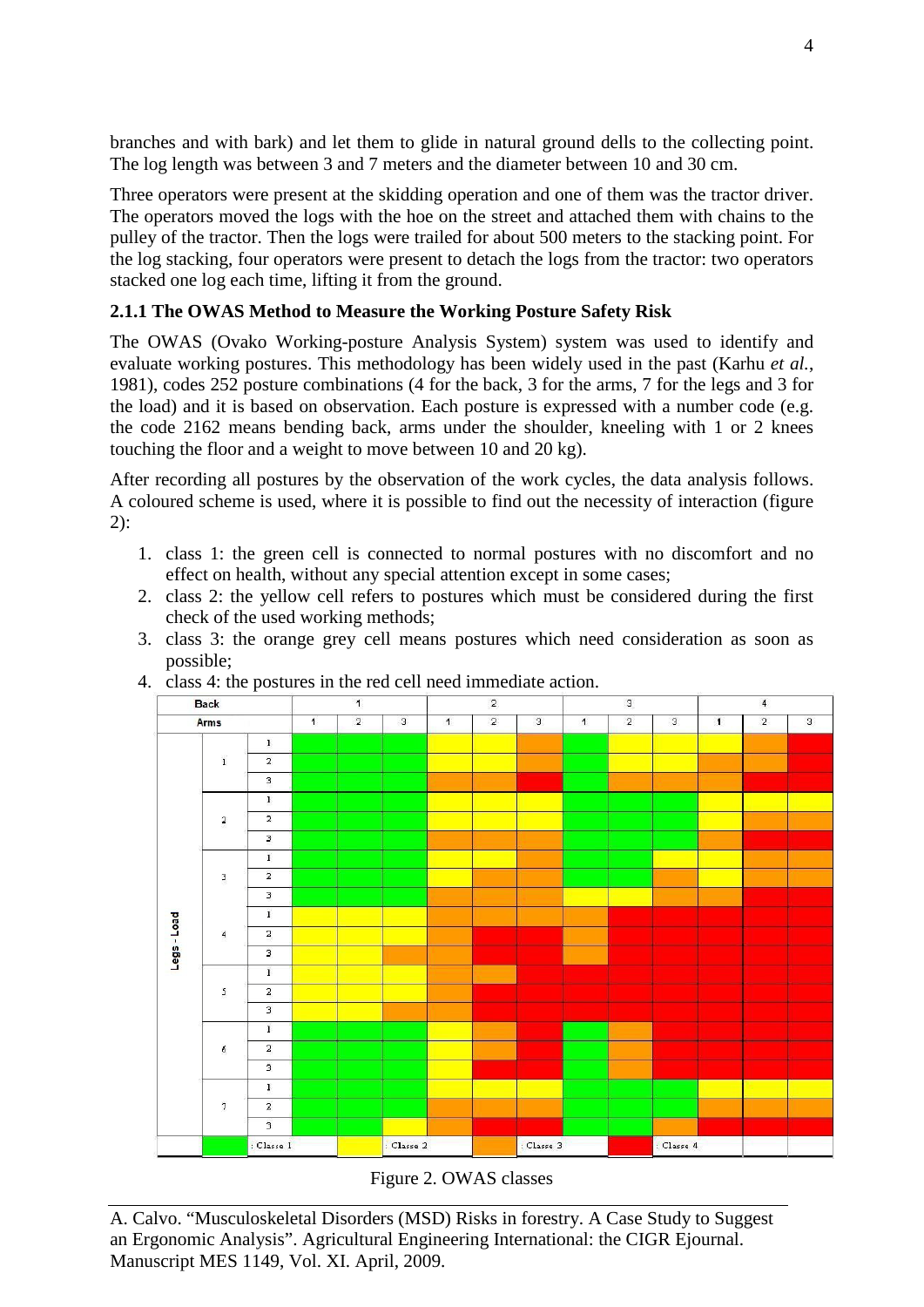When all codes have been determined for a specific work, the related index risk I is calculated. It is before necessary to calculate the frequency rate in each OWAS class. The index risk formula is:

$$
I = [(a \cdot 1) + (b \cdot 2) + (c \cdot 3) + (d \cdot 4)] \cdot 100
$$

where:

a, b, c and d are the frequency observation rates in class 1, 2, 3 and 4 respectively. The index risk ranges between 100 (100% of posture observations in class 1) and 400 (100% of posture observations in class 4): more the risk factor is close to 400, higher a MSD risk does exist.

Concerning data collection and elaboration, for each phase and for each operator, all the postures and the moved weight have been evaluated and 825 risk classes have been calculated.

#### **2.2 Vibration analysis**

Because of the risk presence of WBV and HAV for the operators using the chainsaw and the tractor, the daily exposure vibration value for each exposed worker was calculated, considering both the real time when they were at the contact with the vibrating surface and the acceleration values ( $a_{vi}$  for the whole body and  $a_{hweg}$  for the hand-arm system) for all the used machines. At the end, considering the daily used time  $(T)$ , the daily exposure value  $A(8)$  was calculated.

#### **2.2.1 HAV**

To obtain the correct exposure times in the different work phases, the idling condition (chainsaw switches on in the operator's hands, without performing any type of work), the racing (corresponding to an engine speed of 133% of the speed at maximum engine power, when the operators starts to cut) and the full load condition (cut phase), were considered, according to the CEN/TR 15350. To have a more detailed picture, both right and left hand vibration measurements were carried out, separating the obtained results.

All the hand-transmitted vibration magnitudes (which are expressed as a frequency weighted root mean square acceleration value – RMS - in units of meters per squared second, as defined in EN ISO 5349-1) have been revealed on the chainsaws using a triad of mono axial accelerometers positioned on aluminum blocks fixed over each handle: then they were connected to a vibration meter (HVM100, Larson Davis) put over the operator's belt. In this way the logger was free to work without any kind of obstacles. The accelerations was measured using the accelerometers over the three perpendicular directions x, y and z to obtain the vibration value for each operative condition (idling, racing and full load), to permit the calculation of the total acceleration value (*ahweq*), used to calculate the *A(8)* value, as requested by the 2002/44 EC Directive:

$$
A(8) = a_{\text{hweg}} \sqrt{\frac{T}{T_o}} \quad \text{m/s}^2
$$

 $(T_0$  represents the number of working hours/day, assumed to be equal to 8 hour).

## **2.2.2 WBV**

To measure the whole body vibration, the same vibration meter (HVM100) has been used, connected to three mono axial accelerometers inserted into a rubber structure, fixed to an aluminum disk (inserted between the tractor seat and the operator's body).

A. Calvo. "Musculoskeletal Disorders (MSD) Risks in forestry. A Case Study to Suggest an Ergonomic Analysis". Agricultural Engineering International: the CIGR Ejournal. Manuscript MES 1149, Vol. XI. April, 2009.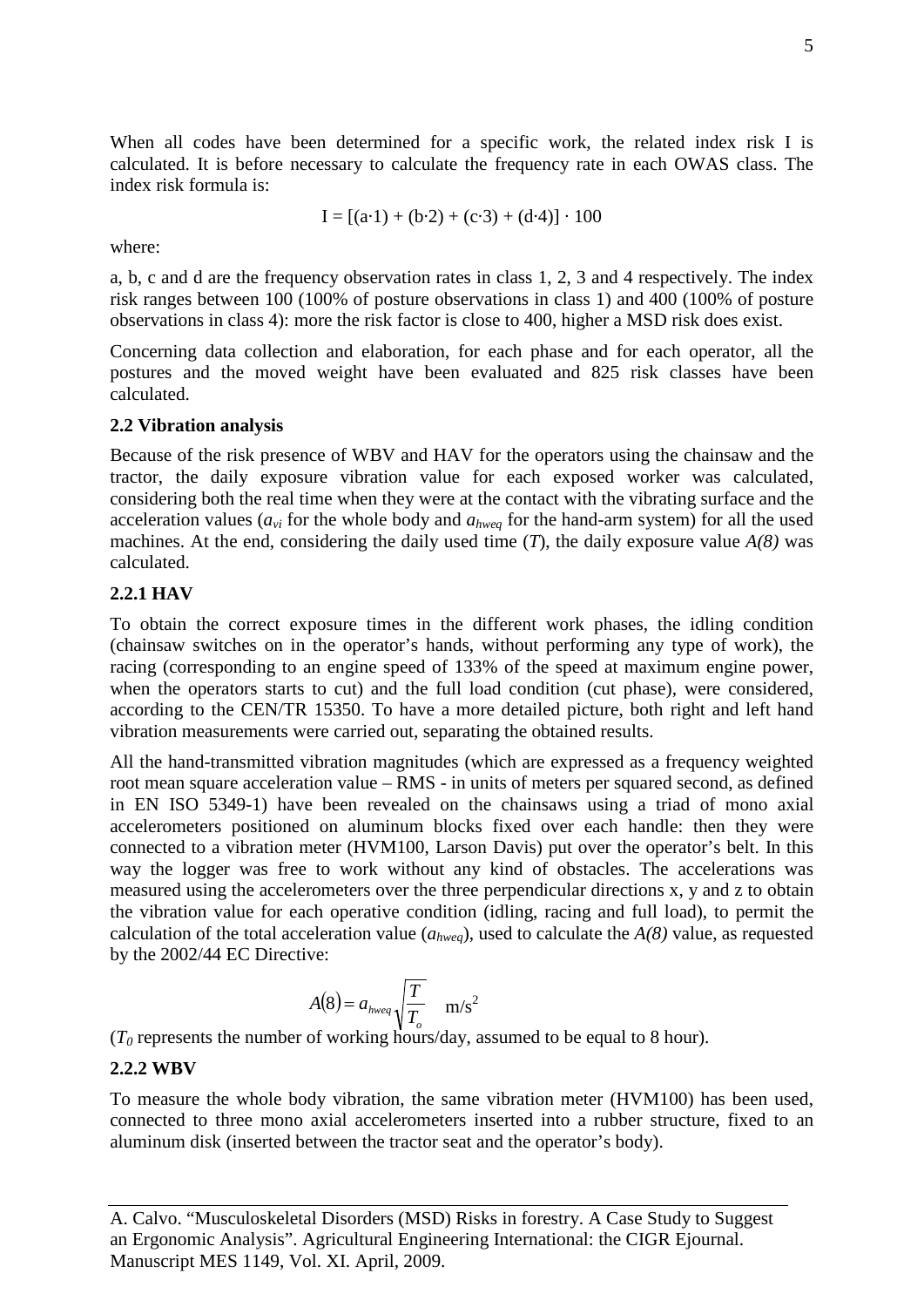Also in this case the acceleration value along the three axes has been furnished, to calculate the vibration total value  $a_{vi}$ , as indicated by the ISO 2631-1: 1997. The daily exposure value *A(8)* was then calculated, starting from the *avi* furnished by the instrument and from the sitting time *T* (when the operator was sit on the moving tractor):

$$
A(8) = a_{vi} \sqrt{\frac{T}{T_o}} \quad \text{m/s}^2
$$

## **2.3 Machines and Time Characteristic**

The tractor type for the WBV analysis (57 kW of power) was used 6 hours/day during skidding, while the two chainsaws (4.6 kW and 4.8 kW of power) were used 3.5-4 hours/day.

## **3. RESULTS**

## **3.1 Posture Results**

During the cut operations the logger was kneeling or standing with the weight on one or two legs, twisting or bending the back and the arms always under shoulder height. For example, the OWAS code analysis of the cut mark realization was 4131, which falls in class 2.

During the manual log extraction the operators normally worked with bended or twisted back, standing with the weight on one leg or the knees bent, the arms below shoulder level and the moved weight higher than 20 kg (a frequent code was 4173, class 4).

In the skidding the two operators that moved the logs with the hoe on the street and attached them with chains to the pulley of the tractor worked with a bended back, the body weight on one leg or one knee bent, the arms below shoulder height, the weight over 10 kg.

For the log stacking, two operators stacked one log each time, lifting it from the ground and working with the straight back and the knees bended at the beginning of the movement, to finish with straight back and with the weight over the 2 legs (code 2143, class 3).

The elaboration of the collected data highlights the presence of the OWAS posture codes especially in class 3 and in class 4 for all the operations. The consequence is the high frequency rate both in class 3 and in class 4 in the two forestry yards, independently from the performed works.

Concerning manual log extraction, the presence of posture codes in class 4 is high for three operators (49% of the total, figure 1), while manual log stacking has the highest values in the third class (86% and 83%, figure 2). For the cut operation the class 2 is predominant (46% and 60%, figure 3 and 4), also if high frequency rates are found in class 4 in both yards. The class 1 is almost absent in all the cases. These numbers underline the severe risk for the operators to develop MSD.

Considering the different parts of the body, twisted and bended back is present in 43% of the observed back postures during the manual log extraction. In this operation, for the legs, knees bent are also revealed in 31% of the total observed leg postures. Load is an important factor to determine posture values in class 3 and 4, both for the manual log extraction and manual log stacking: in fact during these operations the 65% of the moved load is over 20 kg.

Moreover, all the operations in both yards are characterized by high index risks: in both the yards all the index values are around 300. Also if manual log extraction reports the highest absolute value (326), other activities are not too much lower. For the cutting phase the average index risk is 287, for the manual extraction the average increases to 311, while 300 is the average index risk for the manual log stacking.

A. Calvo. "Musculoskeletal Disorders (MSD) Risks in forestry. A Case Study to Suggest an Ergonomic Analysis". Agricultural Engineering International: the CIGR Ejournal. Manuscript MES 1149, Vol. XI. April, 2009.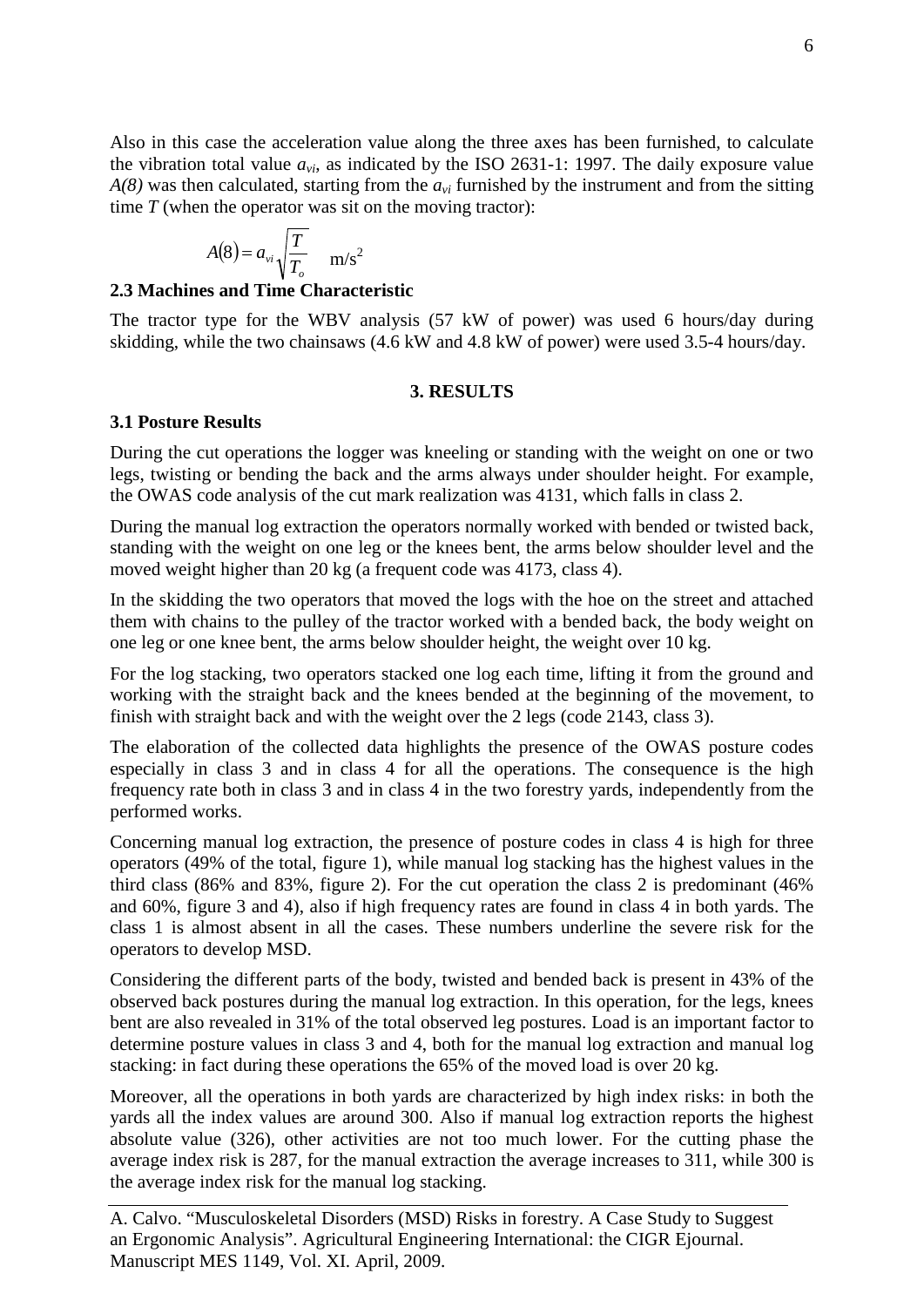

Figure 3. Frequency rates in the OWAS classes (yard 1)



Figure 4. Frequency rates in the OWAS classes (yard 2)

# **3.2 Vibration Results**

The advantage of lower OWAS index risk values in cut operation is lost considering the HAV values transmitted from the chainsaws to the operator's hand-arm system.

Also the operator using the tractor during the log stacking is heavily affected by WBV while he sits on the tractor: in fact, the obtained value is over the daily exposure action value, as stated by the 2002/44/EC Directive.

A. Calvo. "Musculoskeletal Disorders (MSD) Risks in forestry. A Case Study to Suggest an Ergonomic Analysis". Agricultural Engineering International: the CIGR Ejournal. Manuscript MES 1149, Vol. XI. April, 2009.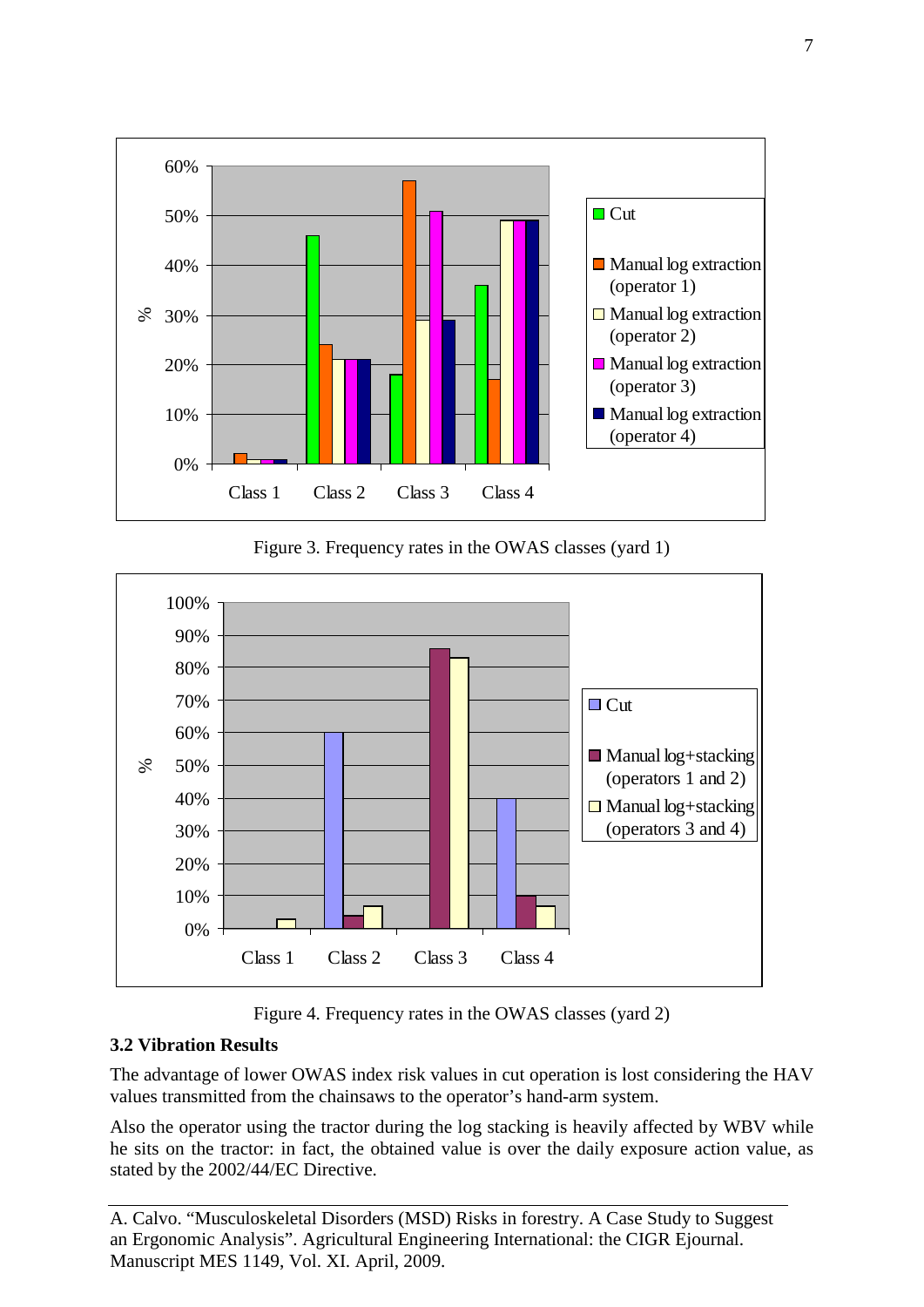For the WBV, the calculated  $A(8)$  amounts to 0.9 m/s<sup>2</sup> for the operator who drives the tractor: also when he does not perform manual works, the fact that he sits on the tractor and he drives on an uneven ground, it does not ensure him that he will not risk low back pain.

For the HAV, the situation is worst (table 1), because 3 of the 4 calculated values (red coloured in the table and referred to two different chainsaws) are over the daily exposure limit value (this means that immediate actions must be considered to reduce these numbers). The cut operation expose loggers not only to low back pain risk, but also to upper limbs risk.

| Chainsaw               | Daily $A(8)$ values (m/s <sup>2</sup> ) |
|------------------------|-----------------------------------------|
| Right hand. Chainsaw 1 | 6.1                                     |
| Left hand. Chainsaw 1  | 3.7                                     |
| Right hand. Chainsaw 2 | 6.5                                     |
| Left hand. Chainsaw 2  | 5.3                                     |

Table 1. Daily *A(8)* values during the cut operation

## **4. CONCLUSIONS**

It is not easy to state some proposals in order to improve forestry works as cut and manual log extraction and stacking, with the aim to reduce both the OWAS index risk and the HAV – WBV daily exposure values. The high results obtained in this work are due to the difficult environmental situation of the examined forestry yards (high slope, irregular ground with the presence of musk and branches) and to the machinery type (especially chainsaw). In the high mechanized forestry yards, where processor, forwarder and harvester are present, a major productivity may be associated with ergonomic side effects. For the lumberjacks, heavy manual tasks have been replaced by long period of lever operations placing a low and static load on the shoulder-neck region, plus a long period of whole body vibration transmitted by the seat of the vehicle (an interview of 118 forestry machine workers showed that most skidders report low back problems caused by vibrations of their machine seats) (Walker *et al.*, 2005).

It seems that mechanization is not a panacea to solve MSD risks for the loggers: however, some indications can be useful. One of the most improved way to reduce the risk is to increase the number and the duration of the pause; in this way the OWAS and the OCRA frequencies become lower and the  $A(8)$  is positively affected too, because the exposure time to the vibration source diminishes.

Also a good tractor and chainsaw maintenance may reduce induced HAV and WBV vibrations. In mechanical advanced forestry yards, the high mental demands on the operator may appear to be more important than the mechanical work demands: in this case the most effective strategy to prevent musculoskeletal disorders is probably to reduce the duration of lever operation and to add other tasks in order to achieve an enriched job exposure.

Training is also important: to train and to inform operators about the correct positions and the manual movement techniques may reduce many incorrect postures.

## **5. REFERENCES**

Ashby, L., T. Bentley and R. Parker. 2001. Musculoskeletal disorders in silviculture and logging 1995-1999. *Centre Of Human Factors and Ergonomics (COHFE) Report*. Volume 2, n. 3.

A. Calvo. "Musculoskeletal Disorders (MSD) Risks in forestry. A Case Study to Suggest an Ergonomic Analysis". Agricultural Engineering International: the CIGR Ejournal. Manuscript MES 1149, Vol. XI. April, 2009.